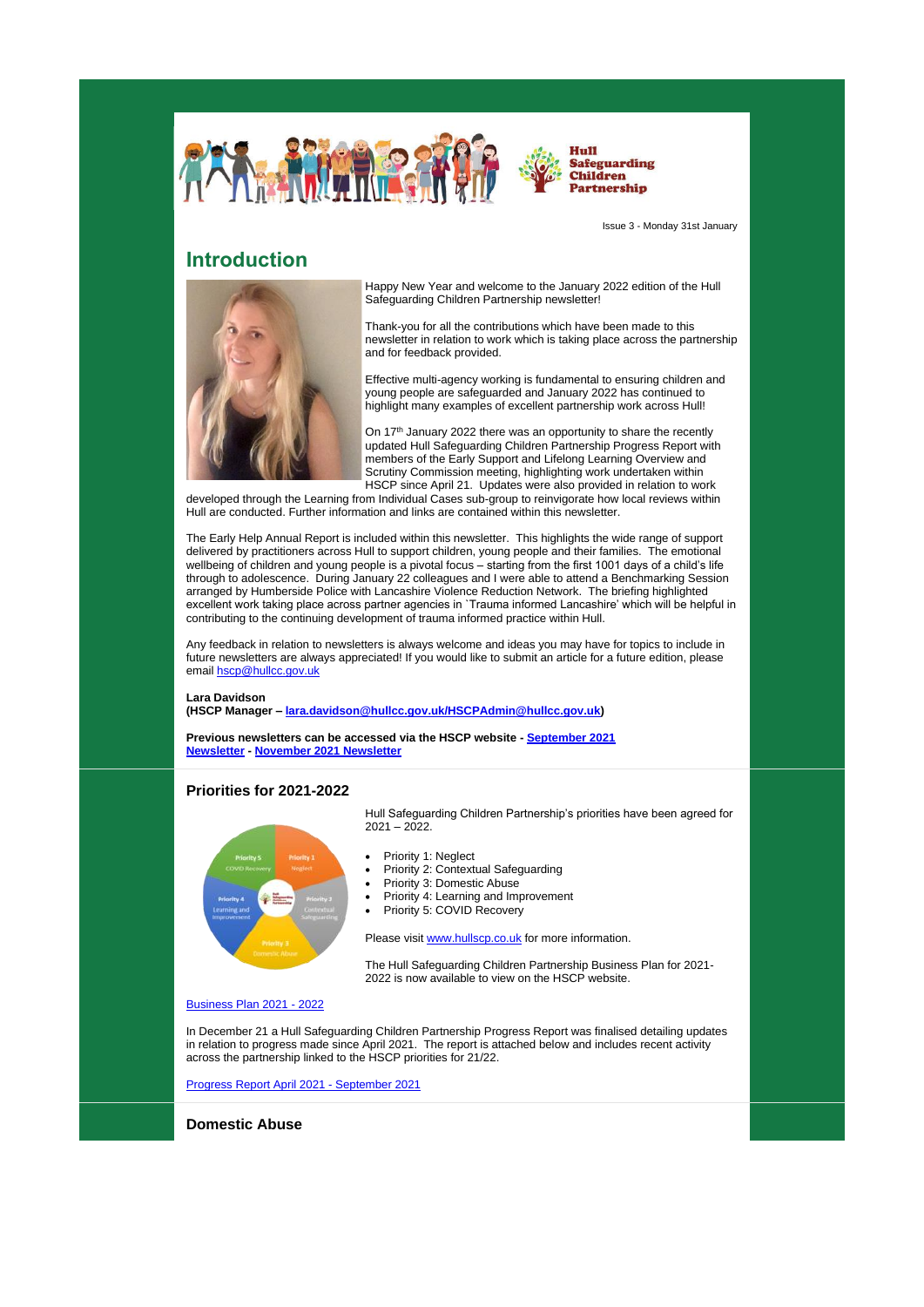

The Hull Domestic Abuse Strategy for 2021-2024 has now been published through the Hull Community Safety Partnership. This sets out how all agencies will contribute to ensuring that Hull is a city where domestic abuse is not tolerated and one where the impact on children living with domestic abuse is fully recognised and responded to. A task and finish group is in place to discuss and develop the Domestic Abuse Delivery Plan for Hull.

[https://www.hull.gov.uk/crime-and-safety/domestic](https://www.hull.gov.uk/crime-and-safety/domestic-violence/domestic-abuse-strategy)[violence/domestic-abuse-strategy](https://www.hull.gov.uk/crime-and-safety/domestic-violence/domestic-abuse-strategy)

A working group is also in place to develop a `Child to Parent Abuse' action plan. This has been coordinated by DAP and includes representatives from HSCP, Hull Youth Justice, Early Help and Principal Social Worker. A plan has been developed for 2022 to support practitioners, parents and young people where child to parent abuse is apparent. This will be funded through a recent successful bid for financial support through the Office of the Police and Crime Commissioner for Humberside. The proposed plan includes training across the partnership, the purchase of books and materials for practitioners to use when working with children and families and online interactive sessions delivered by Mockingbird High Theatre Company. Further details will be cascaded during February 2022.

Vicki Paddison (Strategic Domestic Abuse Services Manager) is currently leading a working group to launch the Domestic Abuse Strategy within Hull and across the Humber region. Details will be shared during February 22 of events which will be held throughout 2022 .

## **Child Exploitation**



During December 21, work between the TCE (Tackling Child Exploitation Project – University of Bedfordshire/ Research in Practice and The Children's Society) and Hull Safeguarding Children Partnership concluded. The aim of this work has been to enable a more effective strategic approach across the partnership to safeguarding children & young people in relation

The Line of Sight Process and Referral form are available on the HSCP website or can be requested through **[HSCPAdmin@hullcc.gov.uk](mailto:HSCPAdmin@hullcc.gov.uk)** 

to extra-familial harm and exploitation. This has included a mapping exercise of existing work in relation to exploitation, consideration of core principles/ priorities in relation to how risk and data are worked with and developing a common understanding of what contextual safeguarding means. Data and risk workshops and reflective sessions have been held jointly with Hull and East Riding. This has provided the opportunity to share ideas and develop close working relationships. An operational contextual safeguarding subgroup is now in place including practitioners from across the partnership. This group supports operational activity agreed via the Contextual Safeguarding subgroup including currently considering the Hull training offer in relation to exploitation.

## **Learning and Improvement**

There are currently six strategic subgroups under the HSCP arrangements.



The Learning from Individual Cases subgroup oversees the child safeguarding practice reviews and local learning reviews across Hull. Terms of Reference for this subgroup have recently been updated, including a clear referral pathway for agencies who identify a child where a review would be helpful. This includes the process in relation to `Line of Sight Meetings' which have recently been introduced through HSCP for local learning reviews, including thematic reviews. Key learning is identified through consideration of agency chronologies and reflective discussion with practitioners. Panel meetings are then held to agree specific actions to improve future outcomes for children and young people. Actions identified from learning reviews

are tracked through the Learning from Individual Cases subgroup to ensure continual progress in improving safeguarding practice and support across the partnership.

## **Hull Safeguarding Children Partnership Education Safeguarding Group Recognised By DFE and DH&SC As January's STAR Partnership**



The Department of Education (DFE) and Department of Health and Social Care (DH&SC) have acknowledged the work that has been undertaken by Hull Safeguarding Children Partnerships Safeguarding Education Subgroup in relation to the recent Ofsted review into sexual abuse in schools, and have named HSCP as this months STAR partnership. The STAR (Situation, Task, Action, Result) partnership is shared nationally through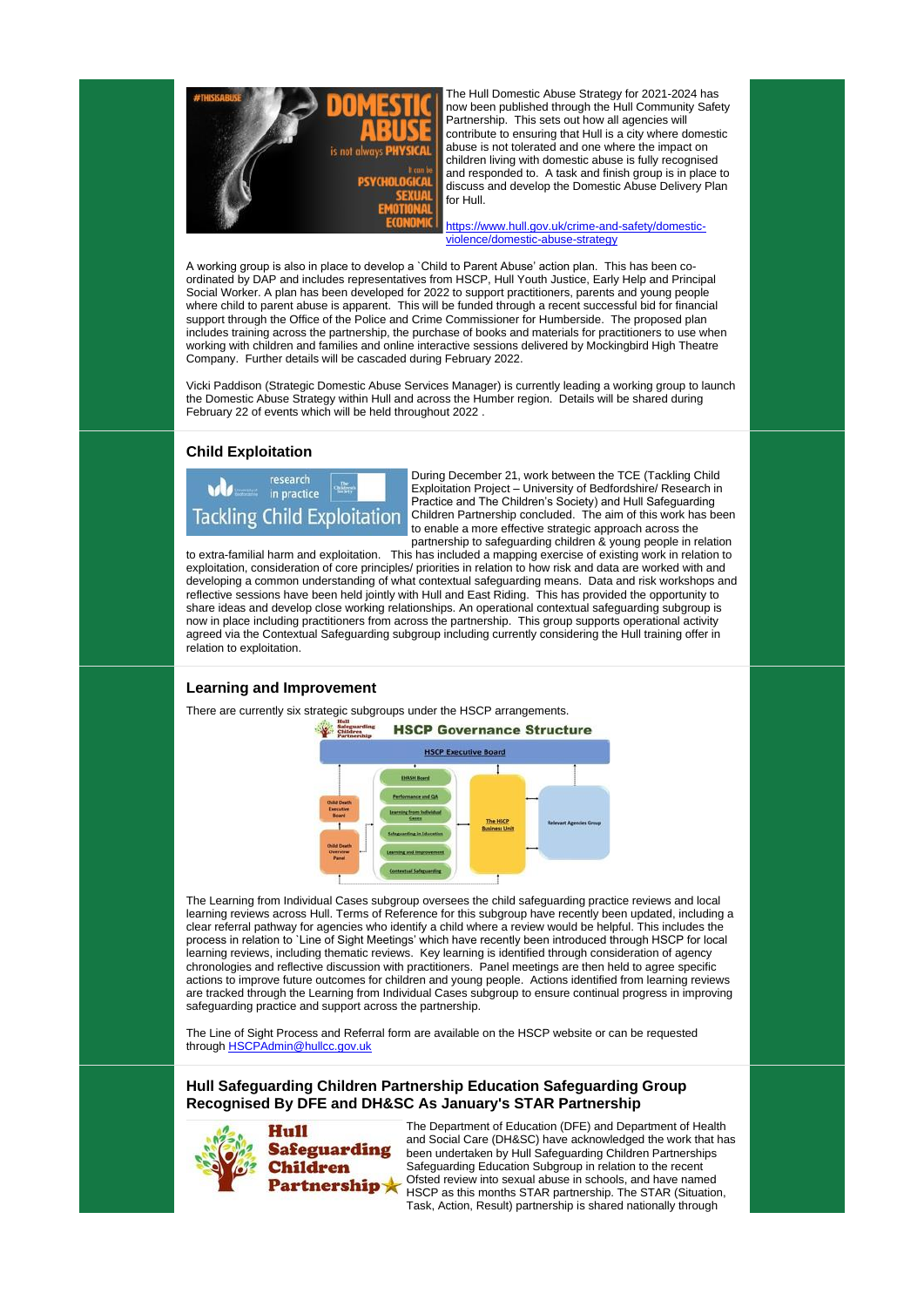the Working Together Safeguarding Children Reforms Newsletter and highlights Local Safeguarding Children Partnerships that have worked together to solve a `stubborn or tricky issue'.

**S – Situation** (what was the situation you were struggling with?)

To deliver a partnership approach to support the understanding and implementation of the recommendations of Ofsted's review of sexual abuse in schools and colleges.

**T- Task** (what outcome was required?)

We needed to ensure that a range of training and development activity, multi-agency collaboration and direct delivery in schools and colleges not only took place but role modelled a change in culture with high support and high challenge.

- Tailored training opportunities in partnership with Humberside Police, City Health Care Partnership and Headstart.
- Direct delivery of 'Respectful Relationships' workshops to primary schools in the first instance (71 primary schools).
- Re-established the Humberside Police Safer Schools partnership.
- PHSE Policy and Practice Officer

Of paramount importance has been the drive for all 103 settings to access direct input from council officers and safeguarding partners to support the implementation of the review's recommendations.

**A – Action** (what did you do?)

As a result of the successful funding bid via DfE "Implementing the Reforms", we have been able to use our appointed Integrated Practice Officer to drive forward this work in conjunction with activity spotlighted on domestic abuse. Working collaboratively with the Education Safeguarding Manager and safeguarding partners Hull City Council has undertaken:

> On 14<sup>th</sup> January 2022 Ofsted published a letter detailing key findings following a monitoring visit to children's social care in Hull with the focus being children in care. Ofsted reported positive progress being made to improve practice for children in care, including significant improvements in performance management systems, early planning and good progress in planning for children to make a positive difference to their lives. Full details are within the letter attached below.

**R – Result** (what was the result?)

- Over 1200 participations within virtual safeguarding training opportunities all from Headteachers, Designated Safeguarding Leads, Governors and other school and college staff.
- Over 2000 pupils have benefited from 'Respectful Relationships' workshops to date, with evaluative feedback clearly indicating the benefits of direct in school delivery in increasing understanding of healthy relationships and peer on peer abuse.
- Linked Humberside Police PCSO for every education setting in Hull.
- Bespoke support to PHSE leads has increased confidence
- A Respectful Relationships working group is now chaired by a CEO of a Hull Multi Academy Trust, with a wide range of representation from schools and colleges and safeguarding partners.
- Evaluative feedback from schools and colleges has been exemplary, with Ofsted reports denoting strengths within partnership working and specifically how settings are addressing the recommendations of Ofsted's review.

## **Hull City Council Ofsted Updates**



[Ofsted Letter](https://files.ofsted.gov.uk/v1/file/50175281)

#### **Signs of Safety**



The Signs of Safety model is the practice framework implemented by Hull City Council for children's services within Hull. Work has continued to ensure this becomes widely embedded. The briefing guide for partner agencies is attached [\(Signs of Safety information](https://www.hull.gov.uk/sites/hull/files/media/Editor%20-%20Children%20and%20families/Signs%20of%20Safety%20information%20for%20partners.pdf)  [for partner agencies\)](https://www.hull.gov.uk/sites/hull/files/media/Editor%20-%20Children%20and%20families/Signs%20of%20Safety%20information%20for%20partners.pdf) which includes links to additional resources for signs of safety which can be accessed across the partnership.

Signs of Safety is recognised as a best practice approach to child protection, which is equally applicable to early help, children looked after and children with disabilities. It has been adopted in more than 15 countries and Hull has joined a growing community of

practitioners striving to achieve the very best outcomes for children and young people.

We are holding partner briefing sessions so that you can hear more about the model and how your involvement will be critical to this work to help us form a common approach for families, a consistent way of working, use the same language and work towards shared goals.

The three-hour briefing sessions will be taking place on via Teams and is aimed at front facing staff that work either directly with children and families or have some involvement with families through the course of your work.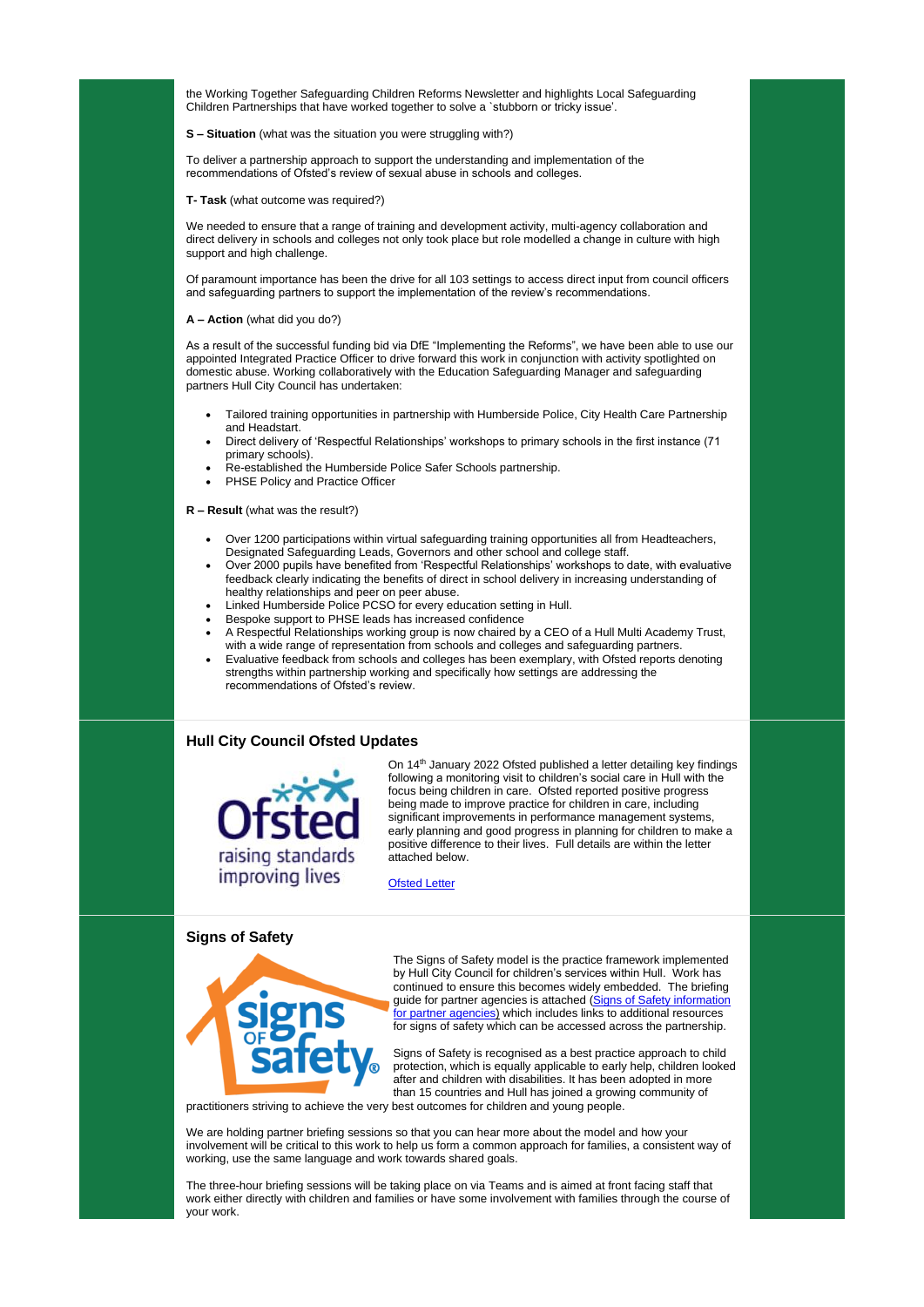The sessions are taking place on Wednesday the 2nd March 2022

Morning session  $-9:00$ am  $-12:00$ pm

Afternoon session – 1:00pm – 4:00pm.

This is a fantastic opportunity for us all and we are looking forward to you being a part of our journey. It is important that workers in all partners agencies are involved in these sessions to ensure the framework's success across the partnership.

To book on one of these sessions email [learninganddevelopment@hullcc.gov.uk](mailto:learninganddevelopment@hullcc.gov.uk)

#### **Early Help Annual Report**



The Early Help Annual Report report provides details of Hull City Council's early help services which sit under Hull City Council's Children, Young People and Family Services (CYPFS), and outlines the range of support provided in order to paint a picture of how our services really go the extra mile to help families build resilience, reach their potential and keep safe and healthy. Our council services in CYPFS work collaboratively alongside many other partners such as health visitors and school nurses, the local police, our vibrant voluntary and community sector organisations, schools, nurseries, colleges, children's social care, housing, and many more partners to create a 'team around the family' approach, coordinating support with a clear plan based on a quality assessment – we want all families in Hull to thrive and lead happy, healthy and safe lives. We hope that the report tells a story about some of the great work

going on across the early help partnership.

#### [Early Help Service Report 2021](https://www.hullscp.co.uk/wp-content/uploads/2022/02/Early-Help-Service-Report-2021.pdf)

Many thanks in advance and any queries please don't hesitate to contact me directly.

Kind regards Rachel Roberts Head of Early Help and Prevention

#### **Humberside Child Sexual Assault Assessment Service (CSAAS) Update**

The CSAAS is delivered from the Anlaby Suite based at Hull Royal Infirmary. The Anlaby Suite provides a child friendly, safe and secure environment for children who require a medical assessment as part of a multi-agency child protection assessment, including forensic sexual assault assessment. The Named Doctor for Safeguarding Children and team at the suite are very experienced in their area of practice and receive excellent user feedback from service users and partner agencies.

Over the past year, we have identified that the number of children referred for a child protection medical for suspected sexual harm is far fewer than the numbers being reported to the Police as sexual crimes against children. This means there are potentially many children that, for a variety of reasons, may not have followed the pathway for referral for a medical examination, at the point of disclosure or suspicion of a sexual crime being committed against them or, indeed, later.

In order to fully understand the reasons for the discrepancies within the data we are keen to engage with partners to share and review all of our data, to update the referral pathway/processes into the Anlaby Suite and to develop an understanding of the barriers to referral into our service and potential reasons for not referring for examination.

Some of this activity has already commenced, including an initial scoping meeting with partner agencies. Actions from this meeting include:

- Implementation of a task and finish group to review and update the referral pathway and
- processes.
- New strategy documentation to be shared for review regarding consideration for Child Protection Medicals.
- Consideration of regular multi-agency dip sample analysis related to strategy discussion where there is sexual harm identified.
	-
- Local Authorities on the North and South Bank to review and consider shaping and sharing of Dashboard data.
- Training needs analysis across agencies related to knowledge understanding of Child Protection medicals/pathway and processes.

We are hoping that the review and work being undertaken will help to increase the awareness of the CSAAS and therefore more children will receive the appropriate timely referrals, assessments, specialist advice and guidance for them and their families, which is crucial to trauma informed care and to support the pathways in the criminal justice system when this applies to the individual case.

If you or your colleagues have any questions then please contact the Safeguarding Childrens Team at the Anlaby Suite on 01482 31 1091.

The team are also happy to provide information or training/awareness sessions on CSAAS and if you wish to discuss this, then please contact the team on the number above.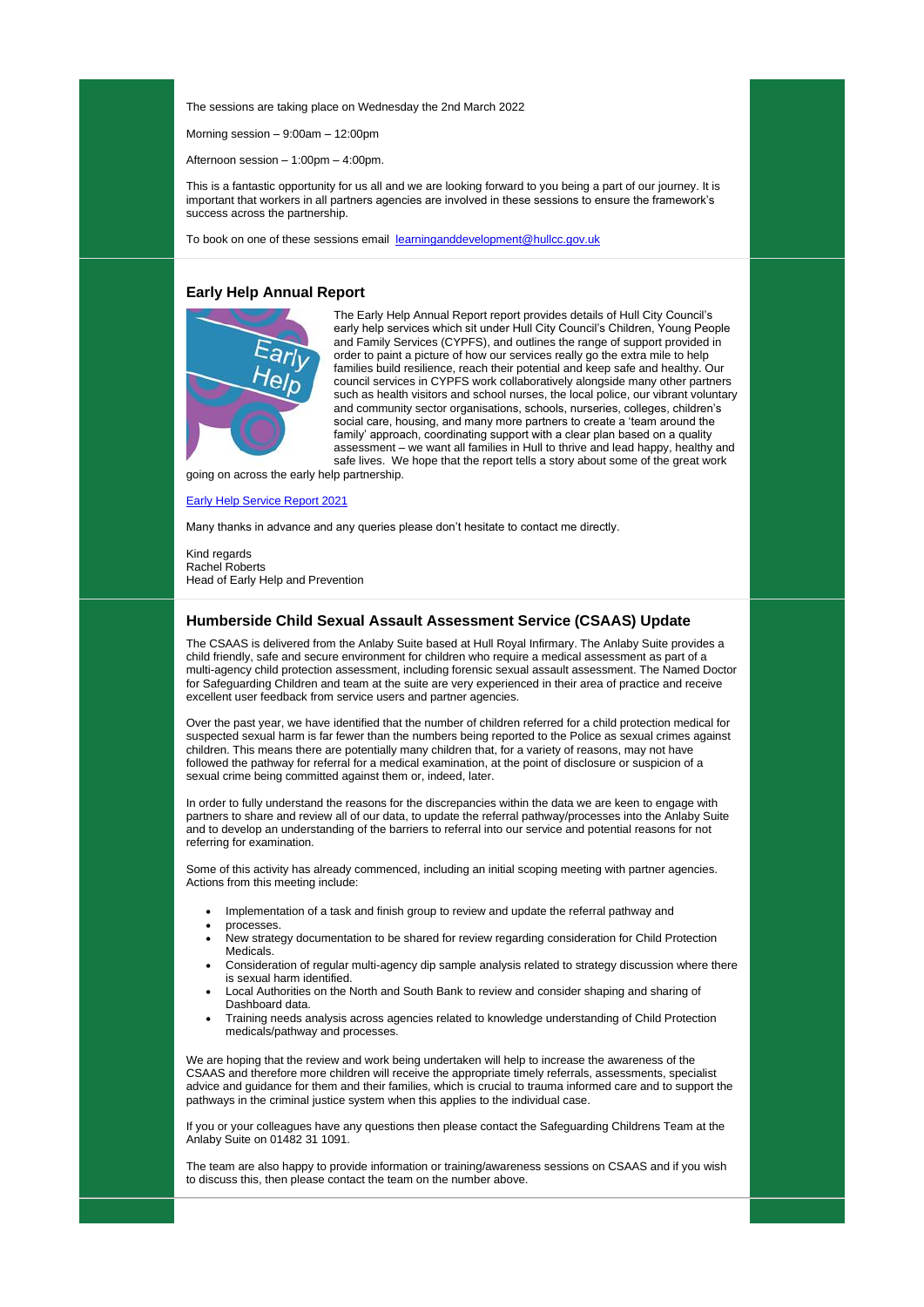#### **National Learning**



# Department of Health & **Social Care**

On 15<sup>th</sup> December 21 the Department of Health and Social Care across sent a letter to be disseminated across the partnership to local authority chief executives, chief constables of police and accountable officers of clinical commissioning groups. The letter expressed thanks to workforces across the partnership for work undertaken every day to protect children in our local area, often in very challenging circumstances. In light of a number of recent high-profile cases, including the deaths of Arthur Labinjo-Hughes, Star Hobson and Ruby and Logan Monaghan, the Secretary of State for Education has asked the national Child Safeguarding Practice Review Panel to deliver a single, national, independent review of the circumstances leading to Arthur's death. On behalf of the Government, he has also commissioned a Joint Targeted

Area Inspection to examine how all the relevant local agencies are working together to protect and safeguard children in the Solihull area. Together, the National Review and the Joint Targeted Area Inspection will help to make sure that lessons are learned and changes made to strengthen work to safeguard children across the country.

On the 11<sup>th</sup> January 2022, a Hull Safeguarding Children Partnership briefing was delivered to 99 designated safeguarding leads across Hull schools and colleges. We know all too well that domestic abuse too often corrodes the lives of children in Hull, brutalising childhoods, damaging educational opportunities and leaving both the emotional and physical scars which can last a lifetime.

National learning will be considered through all the HSCP subgroups with recommendations and learning for Hull being tracked through the Learning and Improvement Subgroup. A webinar will be held on 16<sup>th</sup> February 2022, 1.30pm – 2.30pm through HSCP in relation to some current key themes from national learning. This will be recorded for future access. To confirm your attendance at this briefing please email [education.safeguarding@hullcc.gov.uk](mailto:education.safeguarding@hullcc.gov.uk) with your name, role, setting and session you would like to register for. Microsoft Teams joining instructions will be sent to you nearer the time of the briefing.

The letter be read here: [Tri-Ministerial letter to safeguarding partners](https://www.hullscp.co.uk/wp-content/uploads/2022/02/Tri-Ministerial-letter-to-safeguarding-partners.pdf)

## **Education**



#### Respectful Relationships:

In response to the June 2021 Ofsted Review of Sexual Abuse in Schools and Colleges and Hull City Council's ongoing commitment to tackling domestic abuse, we are delighted that free classroom based Respectful Relationships workshops have been taking place across the city. These workshops are being delivered initially to primary school settings for children in Years 5 & 6 and place focus upon healthy relationships, peer on peer abuse and the identification of such inappropriate behaviours.

#### Domestic Abuse:

Within the virtual safeguarding briefing participants



were able to explore the different types of domestic abuse, how as a professional working in schools and colleges they can support children and families and hear examples of how successful partnership working has helped transform victims lives. During the briefing designated safeguarding leads also benefited from hearing about the functions of Humberside Police in responding to incidents of domestic abuse, investigatory activity and the structure of Domestic Homicide Reviews (DHR).

#### Designated Safeguarding Lead Practice Guidance:

This practice guidance is designed to be a user friendly booklet in which to support the role of Designated Safeguarding Lead (DSL) specifically in Hull schools and colleges.

#### [Designated Safeguarding Lead Practice Guidance](https://www.hullscp.co.uk/wp-content/uploads/2022/02/Designated-Safeguarding-Lead-Practice-Guidance-2021-2022.pdf)

**Work Well Service**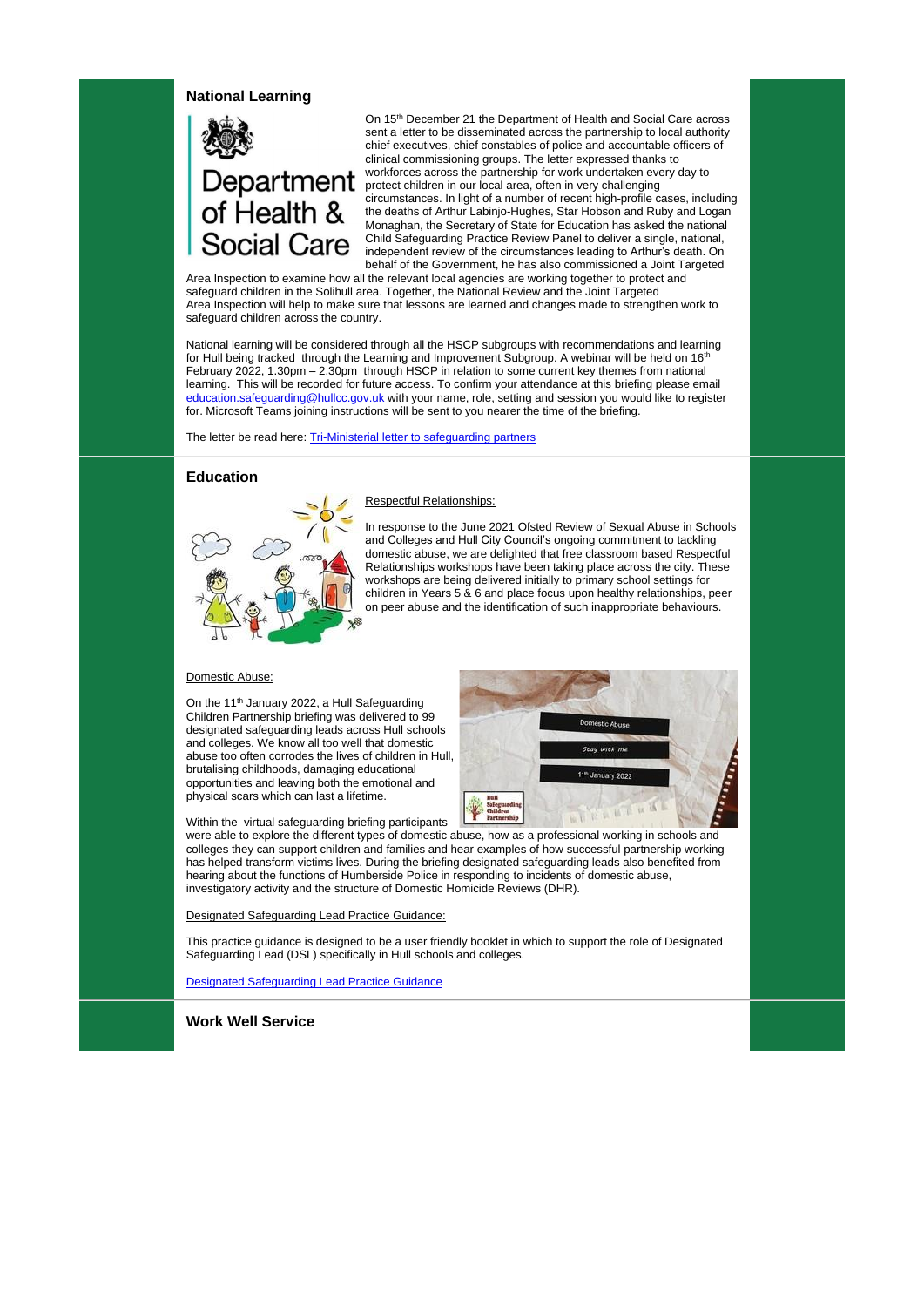

Hull Public Health is delighted to announce the launch of the new Work Well Service in partnership with HEY Mind and funded by the national Better Mental Health programme to support individuals and employers in Hull.

The Work Well service helps individuals improve their mental health, raise aspirations, and achieve their personal goals. This includes helping young people aged 16-24 into education, training and/or employment, helping people already in work to

improve their mental health and retain their employment as well as engaging with local employers to help them to make mental health a priority in the workplace.

The service has 3 programmes of activity: Recruit Well. Start Well. Stay Well. For more information, or to submit an enquiry/make a referral, please visit [www.heymind.org.uk/workwell/](http://www.heymind.org.uk/workwell/)

• Suicide Prevention Training

PAPYRUS (Prevention of Young Suicide) are offering free SP-EAK (Suicide Prevention - Explore, Ask, Keep-safe) online training for practitioners working with children and young people in Hull

> Please see attached the [We are a Safer Schools App](https://www.hullscp.co.uk/wp-content/uploads/2022/02/We-are-a-Safer-Schools-App-User-003.pdf) link and information below for your information.

*What is SP-EAK?* A half-day training course that prepares participants to identify persons with thoughts of suicide, respond appropriately and effectively and connect them to support. *What happens?* - Discussions around knowledge of suicide - Exploration and understanding of signs a person at risk of suicide may give - Learn clear and practical information on how to explore suicide and respond appropriately - Consider 'real life' scenarios - Conclude with an emphasis on the importance of self-care *Who should attend?* Wider workforce for children and young people in Hull *How does SP-EAK help to prevent suicide?* The majority of young people experiencing thoughts of suicide show or give signs to those around them that they may be thinking about taking their life. Participants will learn what these 'signs' look like, how to respond to them and how to work with that person to keep them suicide-safe. *After training, participants will:* - Have a greater awareness of the prevalence of suicide on a local and national level - Be more aware of what signs to look out for - Have the skills and confidence to explore suicide appropriately when identifying signs - Understand what sources of support are available to promote safety

#### *Upcoming dates*

- Tuesday  $15<sup>th</sup>$  February 2022 9.30am to 1pm
- Wednesday 23rd March 2022 9.30am to 1pm
- Thursday  $28<sup>th</sup>$  April 2022 9.30m to 1pm

*Please contact* [sally.barlow@hullcc.gov.uk](mailto:sally.barlow@hullcc.gov.uk) for further information

## **Safer Schools App**



**Educate | Empower | Protect Your Entire School Community** 

All schools have a range of resource material via the app and via the home learning and teach hub detailed on their website.

Home Learning Hub - [Safer Schools \(oursaferschools.co.uk\)](https://oursaferschools.co.uk/home-learning-hub/#primary) Webinars - [Safer Schools \(oursaferschools.co.uk\)](https://oursaferschools.co.uk/webinars/)

[Ineqe Safeguarding Group -](https://www.youtube.com/c/Ineqe) YouTube

Please find attached the launch codes following the virtual launch of the Safer Schools APP and also the following webpage created for all staff in schools and colleges [https://oursaferschools.co.uk/hull-city-council](https://oursaferschools.co.uk/hull-city-council-safer-schools/)[safer-schools/](https://oursaferschools.co.uk/hull-city-council-safer-schools/)

To access content simply…

- 1. Open the App Store
- 2. Search for and download Safer Schools APP
- 3. When searching for school search Hull City Council
- 4. Enter the access codes provided to engage with content

## **See Beyond My Behaviour Training**



Please see the attached information and booking form about a **Unique Local Training Course** over 6 sessions for those who are supporting/parenting children with Attachment Difficulties and Developmental Trauma.

[Seeing Beyond My Behaviour Flyer](https://www.hullscp.co.uk/wp-content/uploads/2022/02/SEEING-BEYOND-MY-BEHAVIOUR-FLYER.docx)